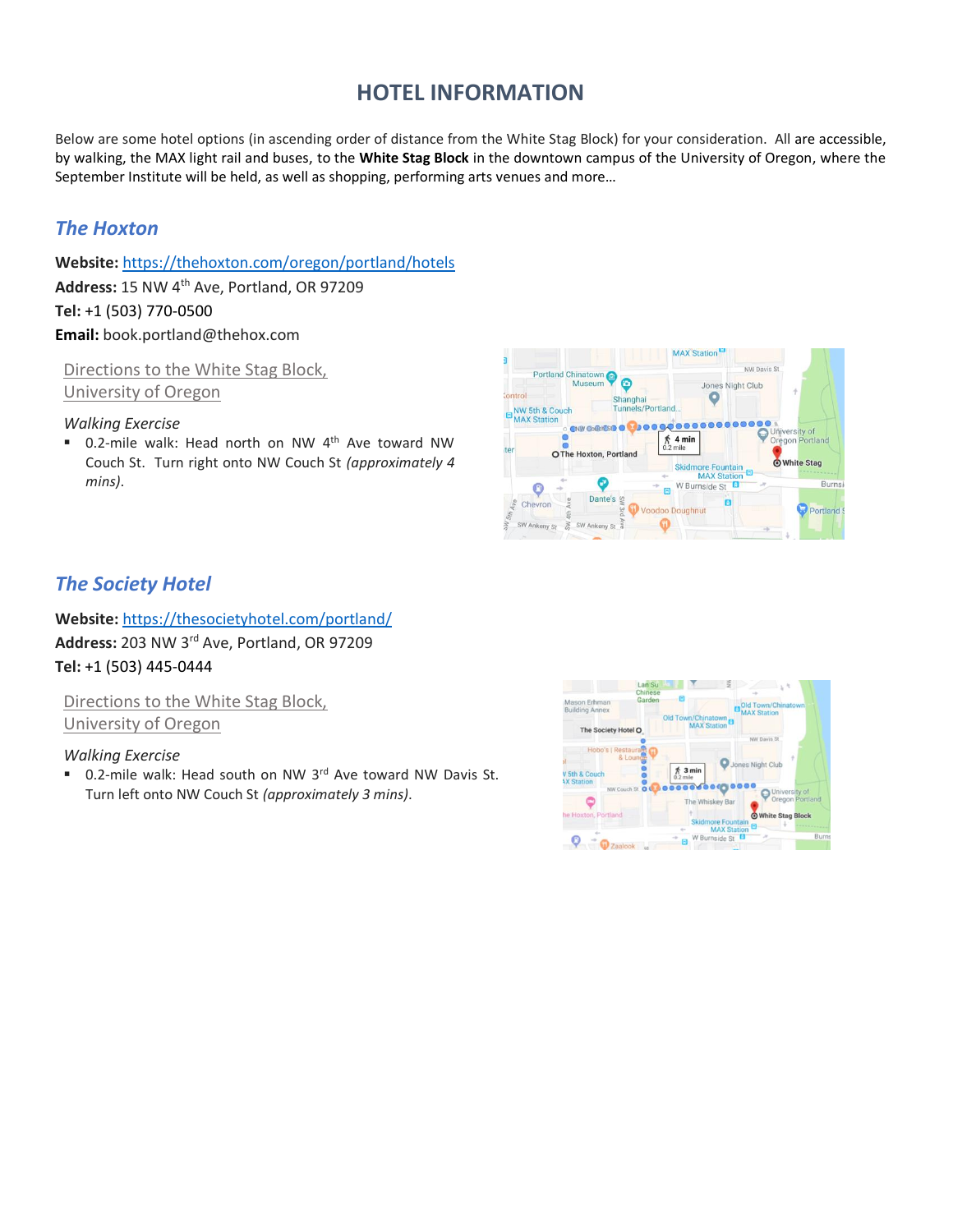## *Benson Hotel*

**Website:** https://www.coasthotels.com/hotels/oregon/portland/the-benson-hotel/

**Address:** 309 SW Broadway, Portland, OR 97205

**Tel:** +1 (503) 228-2000

Directions to the White Stag Block, University of Oregon

#### *Walking Exercise*

■ 0.5-mile walk: Head north on SW Broadway toward SW Oak St. Turn right onto NW Couch St *(approximately 10 mins)*.

*Travel by Bus (\$2.50/ride)*

- Take Bus No. 12 or 19 at SW 6<sup>th</sup> & Oak. Alight at W Burnside & SW 2nd *(approximately 8 mins)*.
- Take Bus No. 4 at SW 6<sup>th</sup> & Stark. Alight at NW Everett & 2<sup>nd</sup> *(approximately 9 mins).*



### *Hotel Lucia*

#### Website: https://hotellucia.com/?utm\_source=gmb&utm\_medium=organic

**Address:** 400 SW Broadway, Portland, OR 97205

#### **Tel:** +1 (503) [225-1717](https://www.google.com/search?safe=strict&ei=lF1UXLHTF5HurQG4_4SQDw&hotel_occupancy=&q=Mark+Spencer+Hotel+portland&oq=Mark+Spencer+Hotel+portland&gs_l=psy-ab.3..0i7i30j0l5j0i30l3j0i5i30.1186415.1186415..1187293...0.0..0.101.101.0j1......0....2j1..gws-wiz.......0i71.0LOuUZMJCRM)

**Email:** info@hotellucia.com

Directions to the White Stag Block, University of Oregon

#### *Walking Exercise*

0.5-mile walk: Head west toward SW Broadway. Turn right onto SW Broadway. Turn right onto NW Couch St *(approximately 11 mins)*.

- Take Bus No. 12 or 19 at SW 6<sup>th</sup> & Oak. Alight at W Burnside & SW 2nd *(approximately 8 mins)*.
- Take Bus No. 4 at SW 6<sup>th</sup> & Stark. Alight at NW Everett & 2nd *(approximately 9 mins)*.

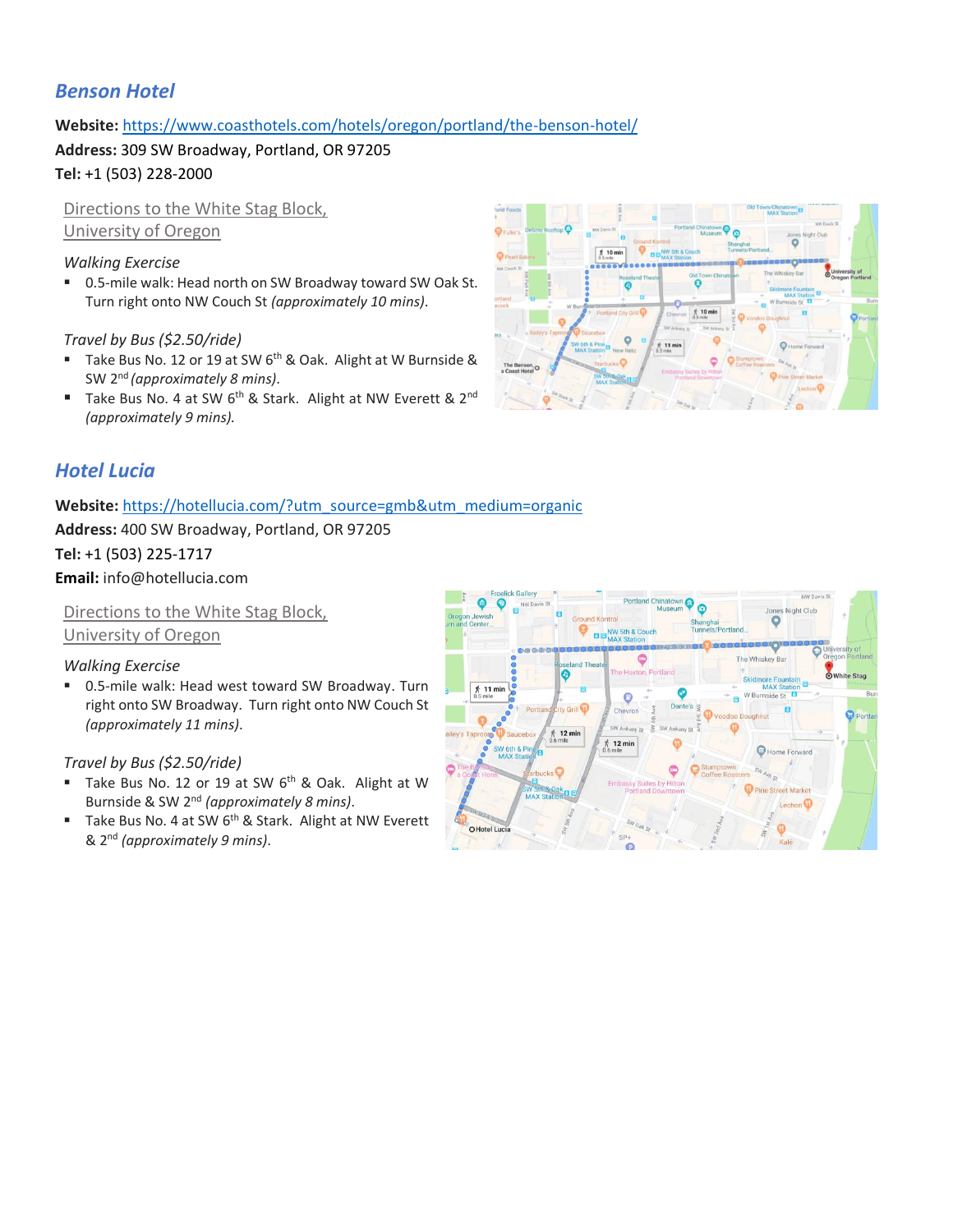## *Hotel Rose – A Staypineapple Hotel*

#### **Website:** <https://www.staypineapple.com/hotel-rose-portland-or>

**Address:** 50 SW Morrison Street, Portland, OR 97204

**Tel:** +1 (503) [221-0711](https://www.google.com/search?safe=strict&ei=lF1UXLHTF5HurQG4_4SQDw&hotel_occupancy=&q=Mark+Spencer+Hotel+portland&oq=Mark+Spencer+Hotel+portland&gs_l=psy-ab.3..0i7i30j0l5j0i30l3j0i5i30.1186415.1186415..1187293...0.0..0.101.101.0j1......0....2j1..gws-wiz.......0i71.0LOuUZMJCRM)

Directions to the White Stag Block, University of Oregon

#### *Walking Exercise*

■ 0.5-mile walk: Head east on SW Morrison St toward SW Naito Pkwy / Pacific Hwy W. Turn left onto SW Naito Pkwy / Pacific Hwy W. Slight left to stay on SW Naito Pkwy / Pacific Hwy W. Turn left onto NW Couch St *(approximately 10 mins)*.

#### *Travel by MAX (\$2.50/ride)*

■ Take MAX Blue or Red Line from Yamhill District Station. Alight at Old Town / Chinatown Station *(approximately 8 mins)*.



### *Ace Hotel*

### **Website:** <https://www.acehotel.com/portland/> **Address:** 1022 SW Stark St, Portland, OR 97205 **Tel:** +1 (503) [228-2277](https://www.google.com/search?safe=strict&ei=OWJUXNiMKdqvyAP6p6_YBA&hotel_occupancy=&q=Ace+Hotel+portland&oq=Ace+Hotel+portland&gs_l=psy-ab.3..0i7i30l2j0j0i67j0l6.743610.744147..744728...0.0..0.135.338.1j2......0....1j2..gws-wiz.......0i71j35i39j0i131i67.xB3MRiFmyGo)

Directions to the White Stag Block,

#### University of Oregon

#### *Walking Exercise*

■ 0.6-mile walk: Head east on SW Stark St toward SW 10<sup>th</sup> Ave. Turn left onto SW 10<sup>th</sup> Ave. Turn right onto NW Couch St *(approximately 13 mins)*.

#### *Travel by MAX (\$2.50/ride)*

■ Take MAX Blue or Red Line from Library / SW 9<sup>th</sup> Ave Station. Alight at Old Town / Chinatown Station *(approximately 15 mins)*.

- Take Bus No. 20 at W Burnside & SW  $10^{th}$ . Alight at W Burnside & SW 2nd *(approximately 8 mins)*.
- Take Bus No. 12 or 19 at SW 6<sup>th</sup> & Oak. Alight at W Burnside & SW 2 nd *(approximately 9 mins).*

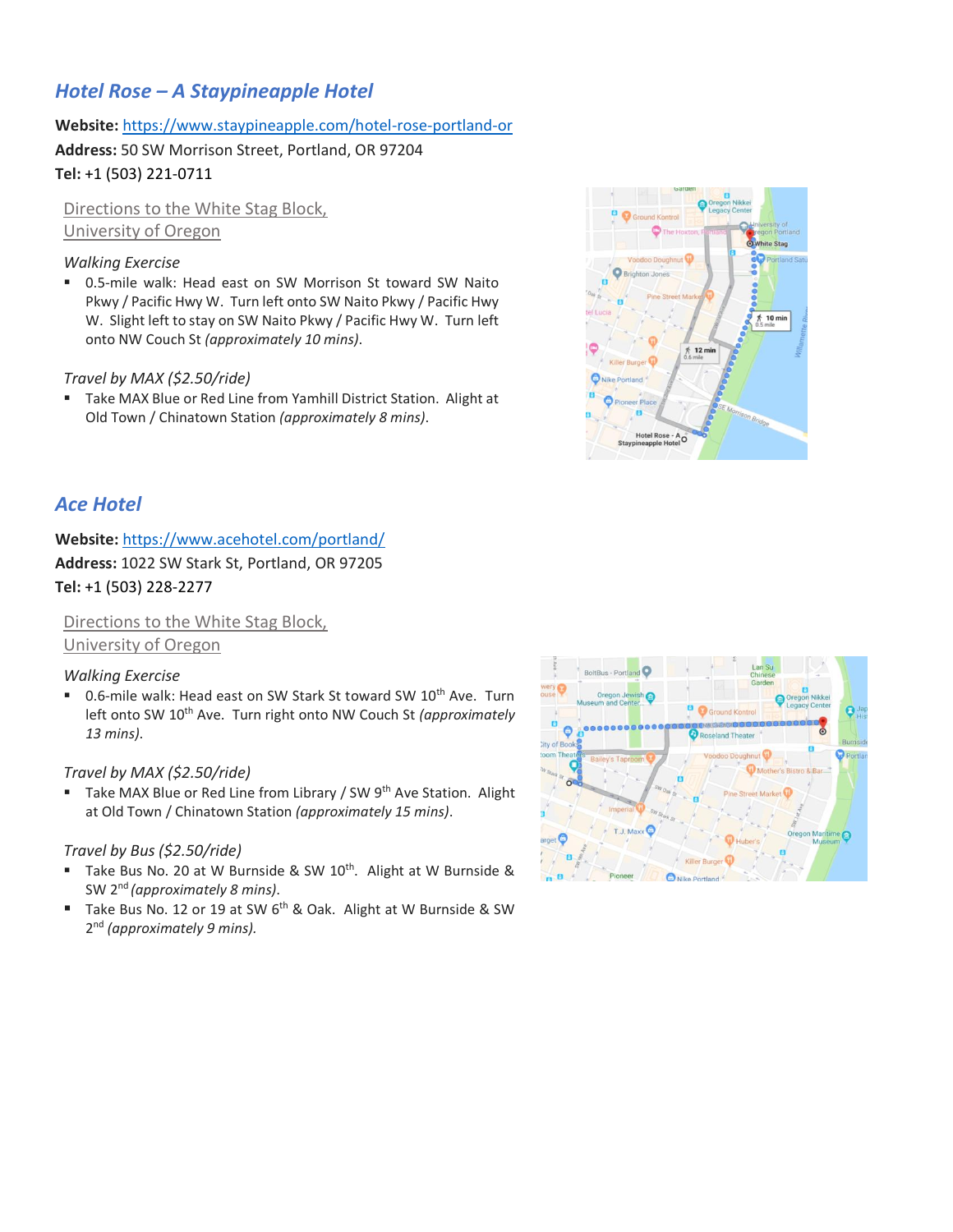## *Mark Spencer Hotel*

**Website:** <https://www.markspencer.com/en-us>

**Address:** 409 SW 11th Ave, Portland, OR 97205

**Tel:** +1 (503) [224-3293](https://www.google.com/search?safe=strict&ei=lF1UXLHTF5HurQG4_4SQDw&hotel_occupancy=&q=Mark+Spencer+Hotel+portland&oq=Mark+Spencer+Hotel+portland&gs_l=psy-ab.3..0i7i30j0l5j0i30l3j0i5i30.1186415.1186415..1187293...0.0..0.101.101.0j1......0....2j1..gws-wiz.......0i71.0LOuUZMJCRM)

### **Email:** [hospitality@markspencer.com](mailto:hospitality@markspencer.com)

Directions to the White Stag Block, University of Oregon

#### *Walking Exercise*

■ 0.7-mile walk: Head north on SW 11<sup>th</sup> Ave toward SW Stark St. Turn right onto NW Couch St *(approximately 13 mins)*.

#### *Travel by Bus (\$2.50/ride)*

- Take Bus No. 20 at W Burnside & SW 10<sup>th</sup>. Alight at W Burnside & SW 2nd *(approximately 8 mins)*.
- Take Bus No. 12 or 19 at SW 6<sup>th</sup> & Oak. Alight at W Burnside & SW 2 nd *(approximately 10 mins).*
- Take Bus No. 4 at SW 6<sup>th</sup> & Stark. Alight at NW Everett & 2<sup>nd</sup> *(approximately 12 mins)*.

## *McMenamins Crystal Hotel*

**Website:** <https://www.mcmenamins.com/crystal-hotel> **Address:** 303 SW 12th Ave, Portland, OR 97205 **Tel:** +1 (503) [972-2670](https://www.google.com/search?safe=strict&ei=aFZUXML5KIrmwQOu9pfQAQ&hotel_occupancy=&q=McMenamin%E2%80%98s+Crystal+Hotel+portland&oq=McMenamin%E2%80%98s+Crystal+Hotel+portland&gs_l=psy-ab.3..0i13.1832966.1832966..1833976...0.0..0.122.122.0j1......0....2j1..gws-wiz.R2cCxY7Z9wA)

Directions to the White Stag Block, University of Oregon

#### *Walking Exercise*

■ 0.7-mile walk: Head north on SW 12<sup>th</sup> Ave toward W Burnside Street *(approximately 13 mins)*.

#### *Travel by MAX (\$2.50/ride)*

Take MAX Blue or Red Line from Library / SW 9<sup>th</sup> Ave Station. Alight at Old Town / Chinatown Station *(approximately 17 mins)*.

- Take Bus No. 20 at W Burnside & SW 13<sup>th</sup>. Alight at W Burnside & SW 2nd *(approximately 9 mins)*.
- Take Bus No. 4 at SW 6<sup>th</sup> & Stark. Alight at NW Everett & 2<sup>nd</sup> *(approximately 13 mins).*



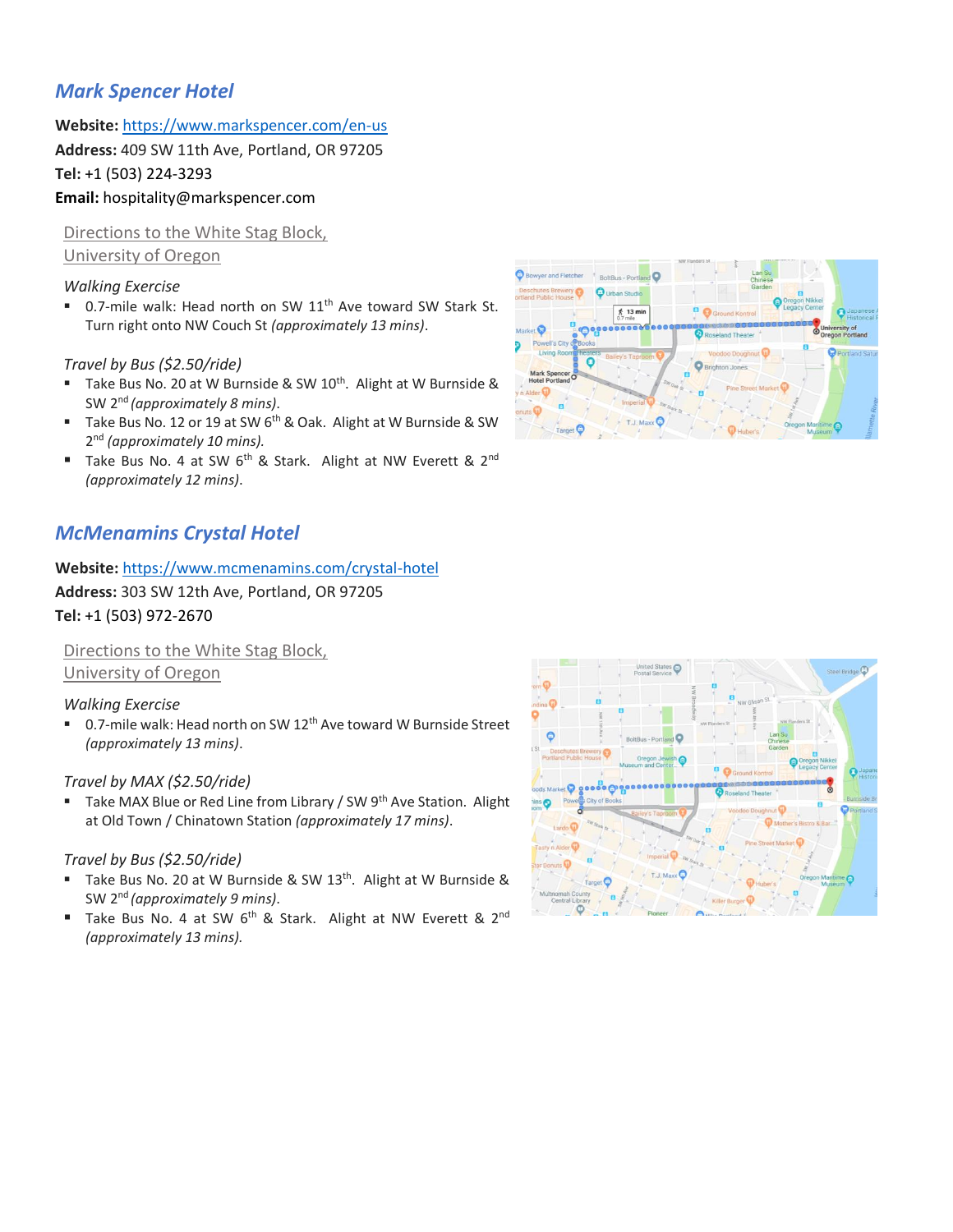## *Heathman Hotel*

**Website:** <https://heathmanhotel.com/>

**Address:** 1001 SW Broadway, Portland, OR 97205 **Tel:** +1 (503) 241-4100

### **Email:** info@heathmanhotel.com

Directions to the White Stag Block, University of Oregon

#### *Walking Exercise*

■ 0.8-mile walk: Head north on SW Broadway toward SW Salmon St. Turn right onto NW Couch St *(approximately 16 mins)*.

#### *Travel by MAX (\$2.50/ride)*

■ Take MAX Blue or Red Line from Pioneer Square Station. Alight at Old Town / Chinatown Station *(approximately 11 mins)*.

#### *Travel by Bus (\$2.50/ride)*

- Take Bus No. 8 at SW 6<sup>th</sup> & Main. Alight at NW Everette & 2<sup>nd</sup> *(approximately 12 mins)*.
- Take Bus No. 12 or 19 at SW  $6<sup>th</sup>$  & Yamhill Northbound. Alight at W Burnside & SW 2<sup>nd</sup> (approximately 10 mins).
- Take Bus No. 4 at SW  $6<sup>th</sup>$  & Taylor. Alight at NW Everett & 2<sup>nd</sup> *(approximately 11 mins)*.



### *The Paramount Hotel*

**Website:** https://www.portlandparamount.com/ **Address:** 808 SW Taylor Street, Portland, OR 97205 **Tel:** +1 (503) [223-9900](https://www.google.com/search?safe=strict&ei=lF1UXLHTF5HurQG4_4SQDw&hotel_occupancy=&q=Mark+Spencer+Hotel+portland&oq=Mark+Spencer+Hotel+portland&gs_l=psy-ab.3..0i7i30j0l5j0i30l3j0i5i30.1186415.1186415..1187293...0.0..0.101.101.0j1......0....2j1..gws-wiz.......0i71.0LOuUZMJCRM) **Email:** info@portlandparamount.com

Directions to the White Stag Block, University of Oregon

#### *Walking Exercise*

■ 0.8-mile walk: Head east on SW Taylor St toward SW Park Ave. Turn left onto SW Broadway. Turn right onto NW Couch St *(approximately 16 mins)*.

#### *Travel by MAX (\$2.50/ride)*

■ Take MAX Blue or Red Line from Library / SW 9<sup>th</sup> Ave Station. Alight at Old Town / Chinatown Station *(approximately 12 mins)*.

- Take Bus No. 12 or 19 at SW  $6<sup>th</sup>$  & Yamhill Northbound. Alight at W Burnside & SW 2nd *(approximately 9 mins)*.
- Take Bus No. 2 or 4 at SW  $6^{th}$  & Taylor. Alight at SW  $6^{th}$  & W Burnside *(approximately 13 mins).*